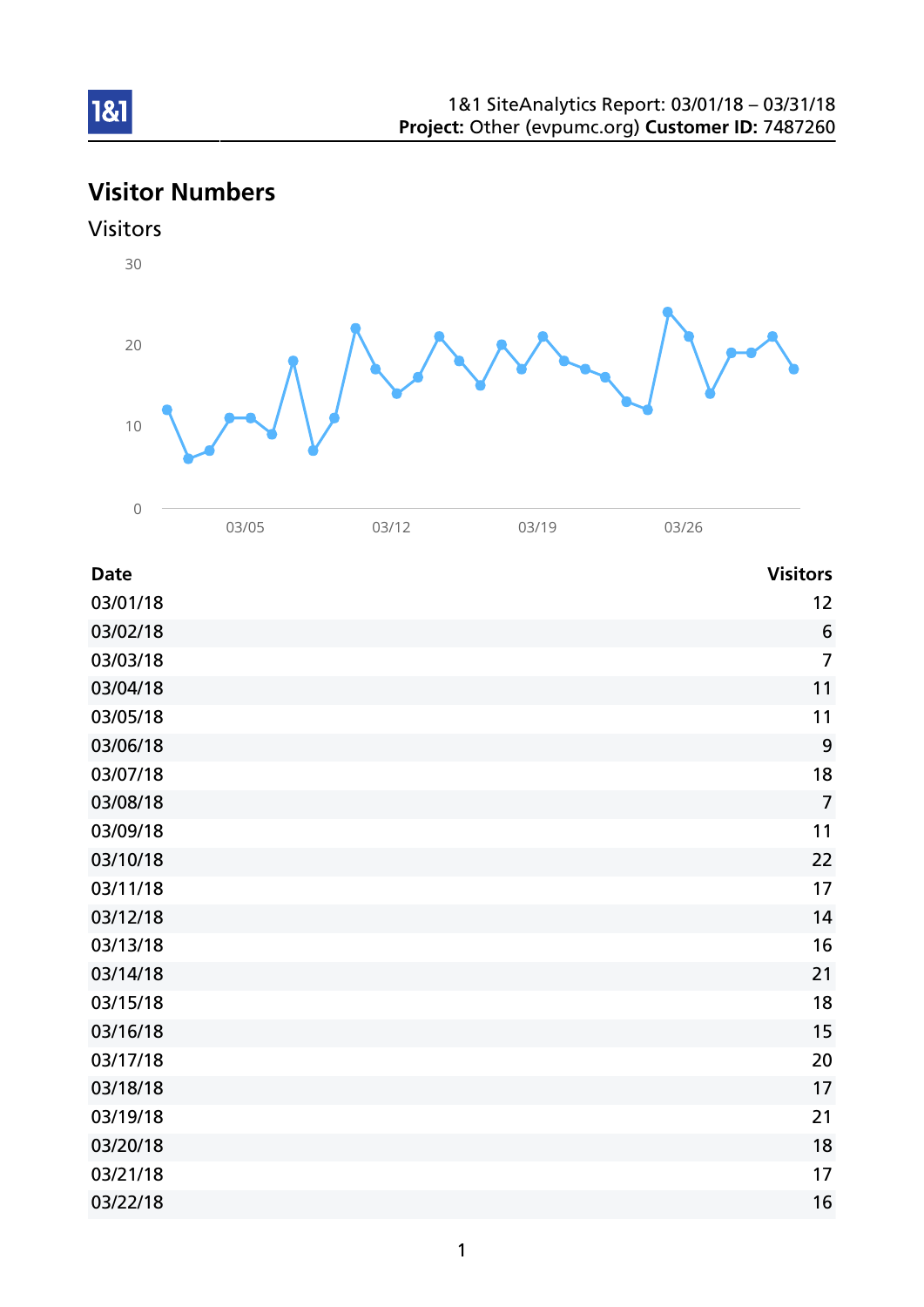| 1&1 SiteAnalytics Report: 03/01/18 - 03/31/18    |
|--------------------------------------------------|
| Project: Other (evpumc.org) Customer ID: 7487260 |

| <b>Date</b>  | <b>Visitors</b> |
|--------------|-----------------|
| 03/23/18     | 13              |
| 03/24/18     | 12              |
| 03/25/18     | 24              |
| 03/26/18     | 21              |
| 03/27/18     | 14              |
| 03/28/18     | 19              |
| 03/29/18     | 19              |
| 03/30/18     | 21              |
| 03/31/18     | 17              |
| <b>Total</b> | 484             |

# Sessions



| 03/05 | 03/12 | 03/19 | 03/26 |
|-------|-------|-------|-------|
|       |       |       |       |

| <b>Date</b> | <b>Sessions</b> |
|-------------|-----------------|
| 03/01/18    | 12              |
| 03/02/18    | $6\phantom{1}6$ |
| 03/03/18    | 8               |
| 03/04/18    | 11              |
| 03/05/18    | 11              |
| 03/06/18    | 9               |
| 03/07/18    | 19              |
| 03/08/18    | $\overline{7}$  |
| 03/09/18    | 11              |
| 03/10/18    | 22              |
| 03/11/18    | 17              |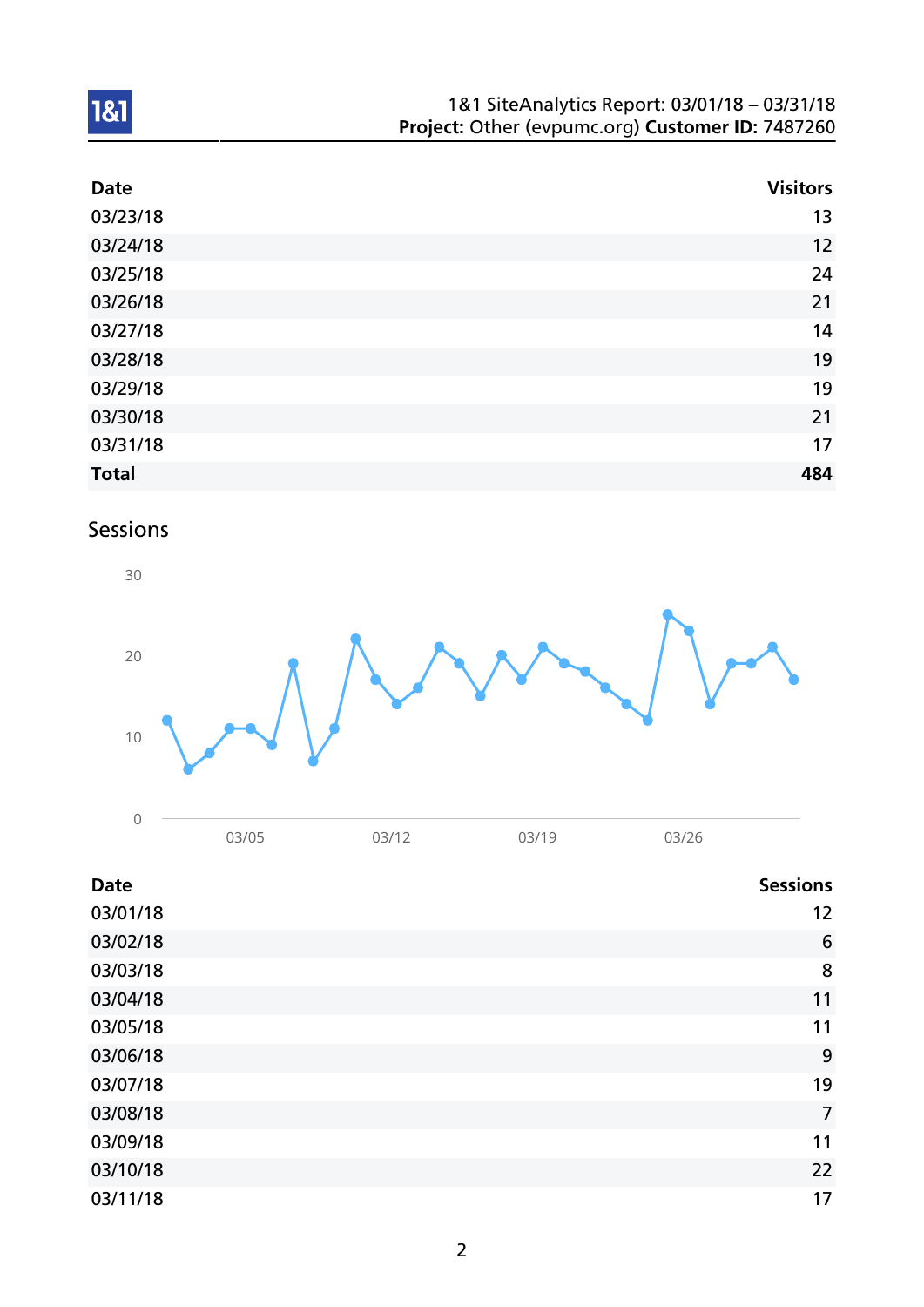| 1&1 SiteAnalytics Report: 03/01/18 - 03/31/18    |
|--------------------------------------------------|
| Project: Other (evpumc.org) Customer ID: 7487260 |

| <b>Date</b>  | <b>Sessions</b> |
|--------------|-----------------|
| 03/12/18     | 14              |
| 03/13/18     | 16              |
| 03/14/18     | 21              |
| 03/15/18     | 19              |
| 03/16/18     | 15              |
| 03/17/18     | 20              |
| 03/18/18     | 17              |
| 03/19/18     | 21              |
| 03/20/18     | 19              |
| 03/21/18     | 18              |
| 03/22/18     | 16              |
| 03/23/18     | 14              |
| 03/24/18     | 12              |
| 03/25/18     | 25              |
| 03/26/18     | 23              |
| 03/27/18     | 14              |
| 03/28/18     | 19              |
| 03/29/18     | 19              |
| 03/30/18     | 21              |
| 03/31/18     | 17              |
| <b>Total</b> | 493             |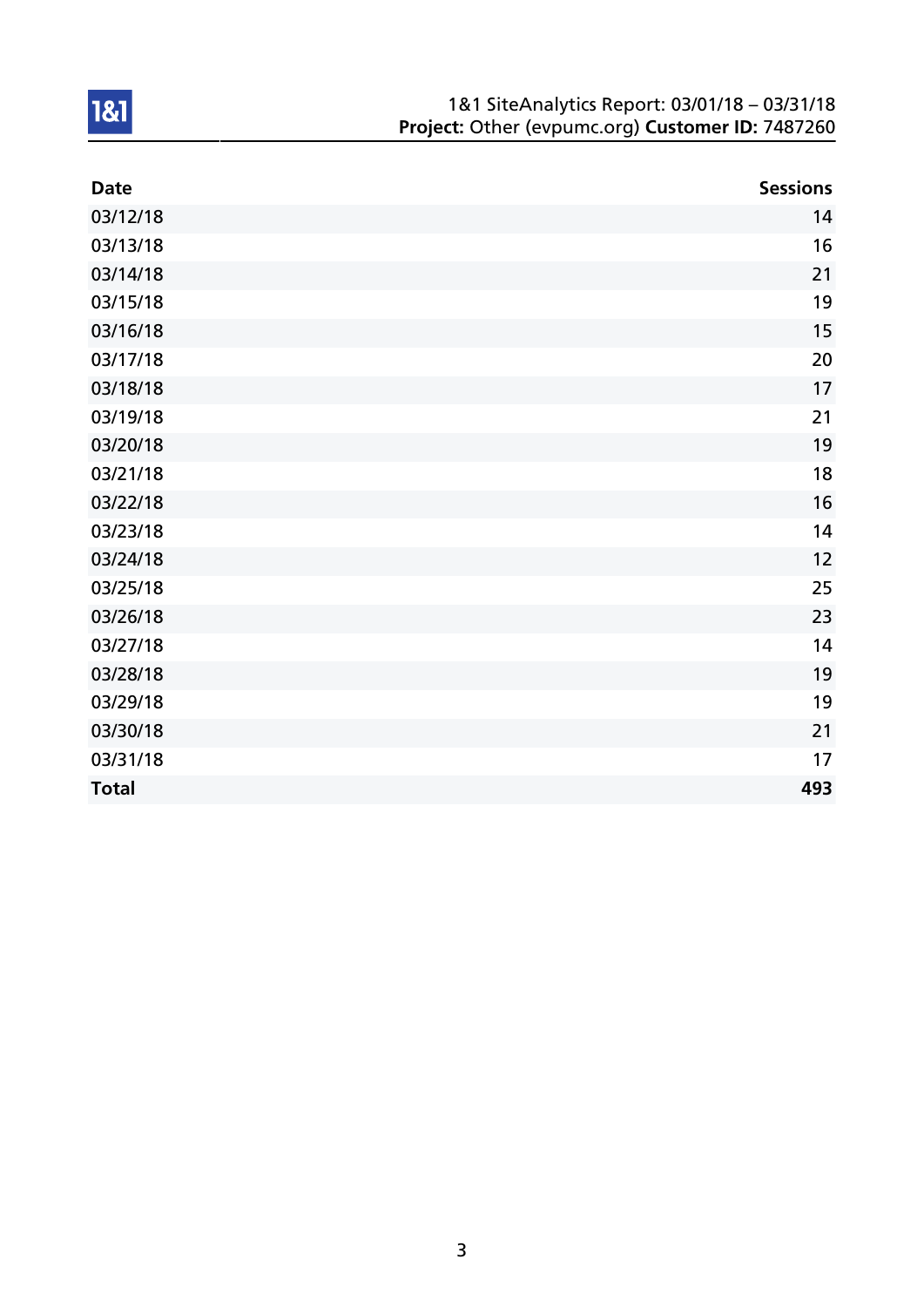

# Search Engine Robots

181



| <b>Search Engine Robots</b> | <b>Sessions</b> | Percentage |
|-----------------------------|-----------------|------------|
| <b>BUbiNG</b>               | 280             | 21.28%     |
| bingbot/2.0                 | 267             | 20.29%     |
| Barkrowler/0.7              | 105             | 7.98%      |
| spbot/5.0.3                 | 69              | 5.24%      |
| YandexBot/3.0               | 61              | 4.64%      |
| AhrefsBot/5.2               | 55              | 4.18%      |
| Baiduspider/2.0             | 54              | 4.10%      |
| DotBot/1.1                  | 50              | 3.80%      |
| Googlebot/2.1               | 49              | 3.72%      |
| Companybook-Crawler         | 46              | 3.50%      |
| 360Spider                   | 34              | 2.58%      |
| MJ12bot/v1.4.8              | 33              | 2.51%      |
| <b>SEOkicks-Robot</b>       | 24              | 1.82%      |
| Wotbox/2.01                 | 23              | 1.75%      |
| CCBot/2.0                   | 22              | 1.67%      |
| Googlebot-Mobile            | 21              | 1.60%      |
| SemrushBot/1.2~bl           | 20              | 1.52%      |
| Dataprovider                | 18              | 1.37%      |
| HubSpot Webcrawler          | 14              | 1.06%      |
| LightspeedSystemsCrawler    | 11              | 0.84%      |
| ips-agent                   | 10              | 0.76%      |
| WikiDo/1.1                  | 8               | 0.61%      |
| Sogou web spider/4.0        | 6               | 0.46%      |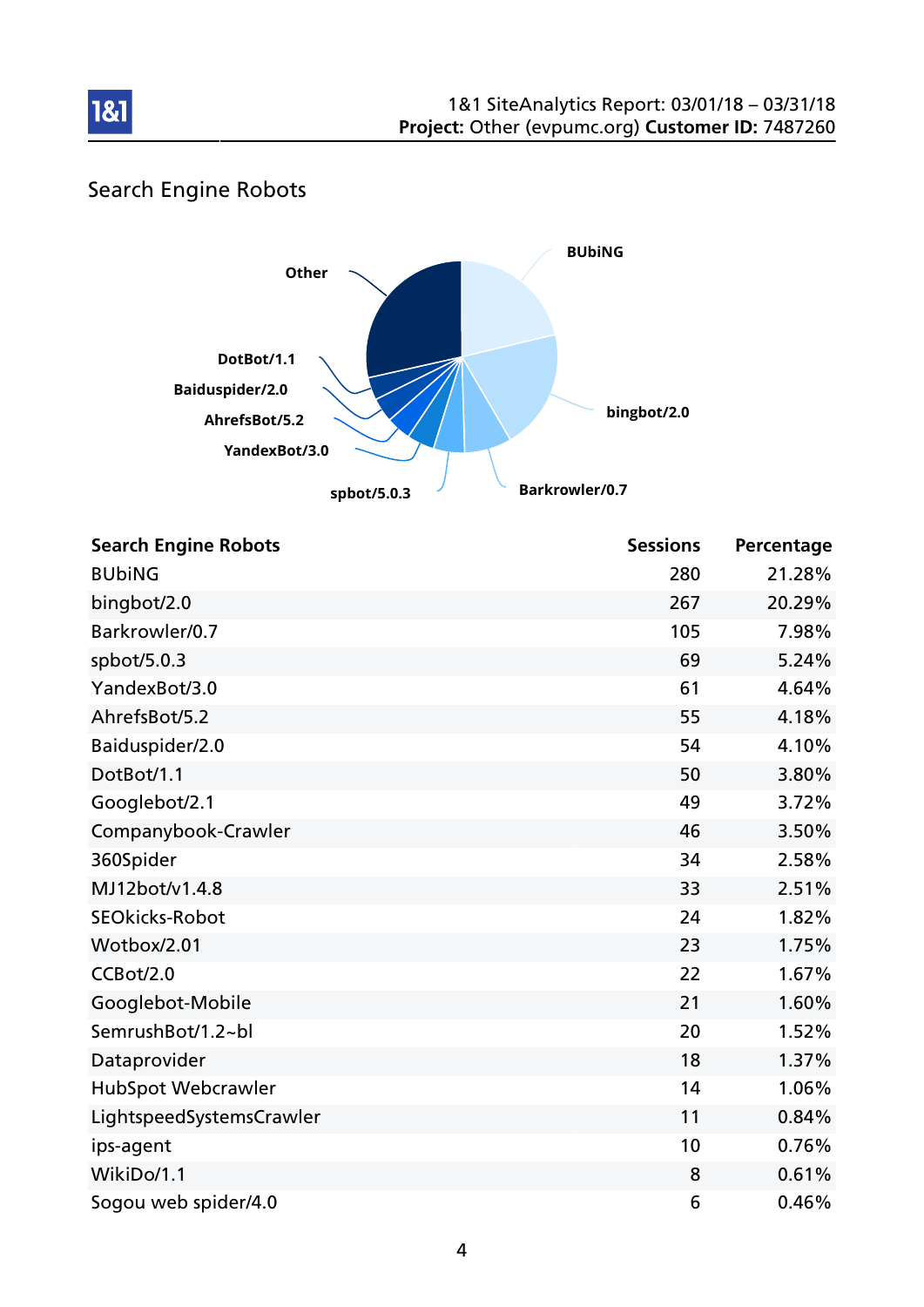| <b>Search Engine Robots</b>   | <b>Sessions</b> | Percentage |
|-------------------------------|-----------------|------------|
| SafeDNSBot                    | 5               | 0.38%      |
| LinkedInBot/1.0               | 4               | 0.30%      |
| SeznamBot/3.2                 | 4               | 0.30%      |
| Applebot/0.1                  | 3               | 0.23%      |
| BingPreview/1.0b              | 3               | 0.23%      |
| Mail.RU_Bot/2.0               | 3               | 0.23%      |
| CATExplorador/1.0beta         | $\overline{2}$  | 0.15%      |
| Mail.RU_Bot/Robots/2.0        | $\overline{2}$  | 0.15%      |
| CrazyWebCrawler-Spider 0.9.10 | 1               | 0.08%      |
| Exabot/3.0                    | 1               | 0.08%      |
| GoogleWebLight                | 1               | 0.08%      |
| MJ12bot/v1.4.7                | 1               | 0.08%      |
| SiteExplorer/1.1b             | 1               | 0.08%      |
| SpyOnWeb                      | 1               | 0.08%      |
| SurveyBot/2.3                 | 1               | 0.08%      |
| ZumBot/1.0                    | 1               | 0.08%      |
| archive.org_bot               | 1               | 0.08%      |
| ltx71                         | 1               | 0.08%      |
| <b>Total</b>                  | 1,316           | 100.00%    |

# Page Analysis

1&1

## Most Frequently Visited Pages



Pages **Pages** Pages **Pages** Percentage **Pages Percentage** /Default.htm 829 64.77%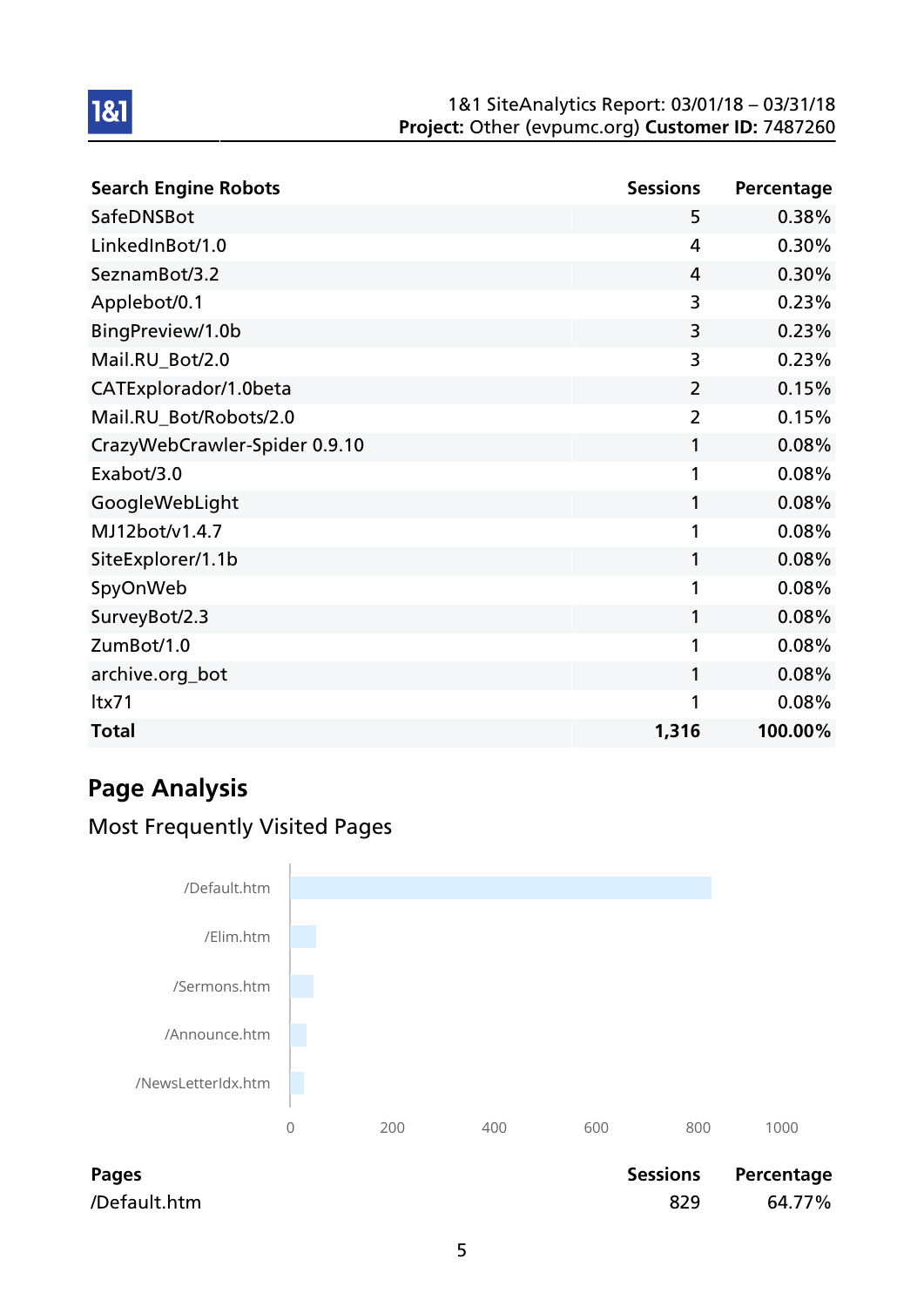| <b>Pages</b>             | <b>Sessions</b> | Percentage |
|--------------------------|-----------------|------------|
| /Elim.htm                | 53              | 4.14%      |
| /Sermons.htm             | 46              | 3.59%      |
| /Announce.htm            | 34              | 2.66%      |
| /NewsLetterIdx.htm       | 28              | 2.19%      |
| /Calendar.htm            | 27              | 2.11%      |
| <b>Morship.htm</b>       | 27              | 2.11%      |
| /M-Statement.htm         | 26              | 2.03%      |
| /Believe.htm             | 25              | 1.95%      |
| /web_links.htm           | 25              | 1.95%      |
| /Stats.htm               | 24              | 1.88%      |
| /St Johns.htm            | 22              | 1.72%      |
| /Elim-HISTORY.htm        | 15              | 1.17%      |
| /CalendarOld.htm         | 13              | 1.02%      |
| /missions.htm            | 12              | 0.94%      |
| /valley_views1013.htm    | 11              | 0.86%      |
| /Elim_M-Statement.htm    | 10              | 0.78%      |
| /valley_views0813.htm    | 10              | 0.78%      |
| /valley_views0913.htm    | 10              | 0.78%      |
| /valley_views1113.htm    | 10              | 0.78%      |
| /StJohns_M-Statement.htm | 9               | 0.70%      |
| /St_Johns-HISTORY.htm    | 9               | 0.70%      |
| /Announce101908.htm      | $\overline{2}$  | 0.16%      |
| /Bulletins.htm           | $\overline{2}$  | 0.16%      |
| /Announce102608.htm      | 1               | 0.08%      |
| <b>Total</b>             | 1,280           | 100.00%    |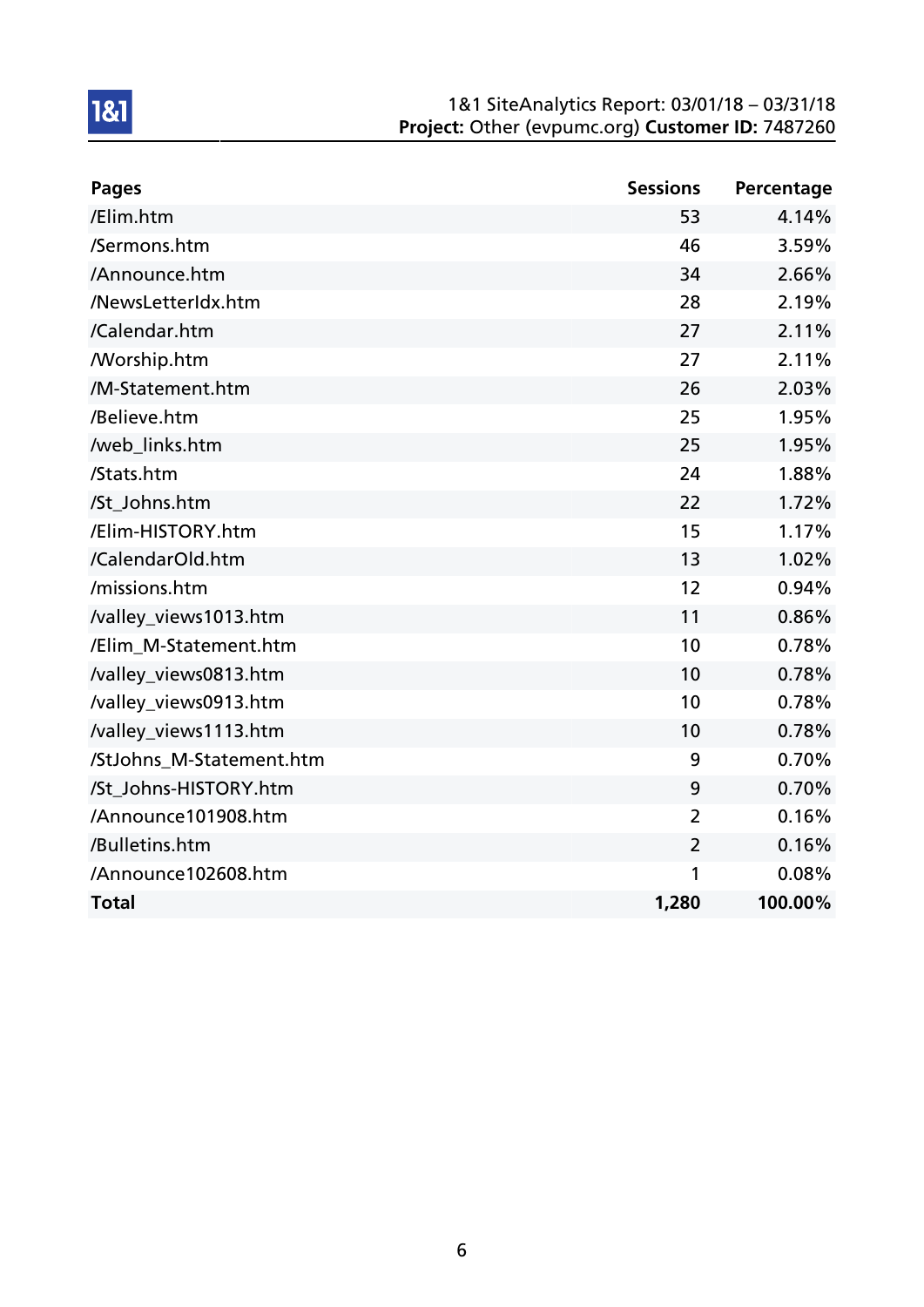

## Keywords

1&1



evpumc.org and the contract of the contract of the contract of the contract of the contract of the contract of the contract of the contract of the contract of the contract of the contract of the contract of the contract of

## Referring Pages



| Pages                           | <b>Sessions</b> |
|---------------------------------|-----------------|
| https://www.google.com/         | 21              |
| https://kozhasobak.com/         | 15              |
| http://slomm.ru/                | 13              |
| http://elementspluss.ru/        | 12              |
| http://metallo-konstruktsii.ru/ | 12              |
| http://www.feminist.org.ua/     | 12              |
| https://hoztorg-opt.ru/         | 12              |
| https://sovetskie-plakaty.ru/   | 12              |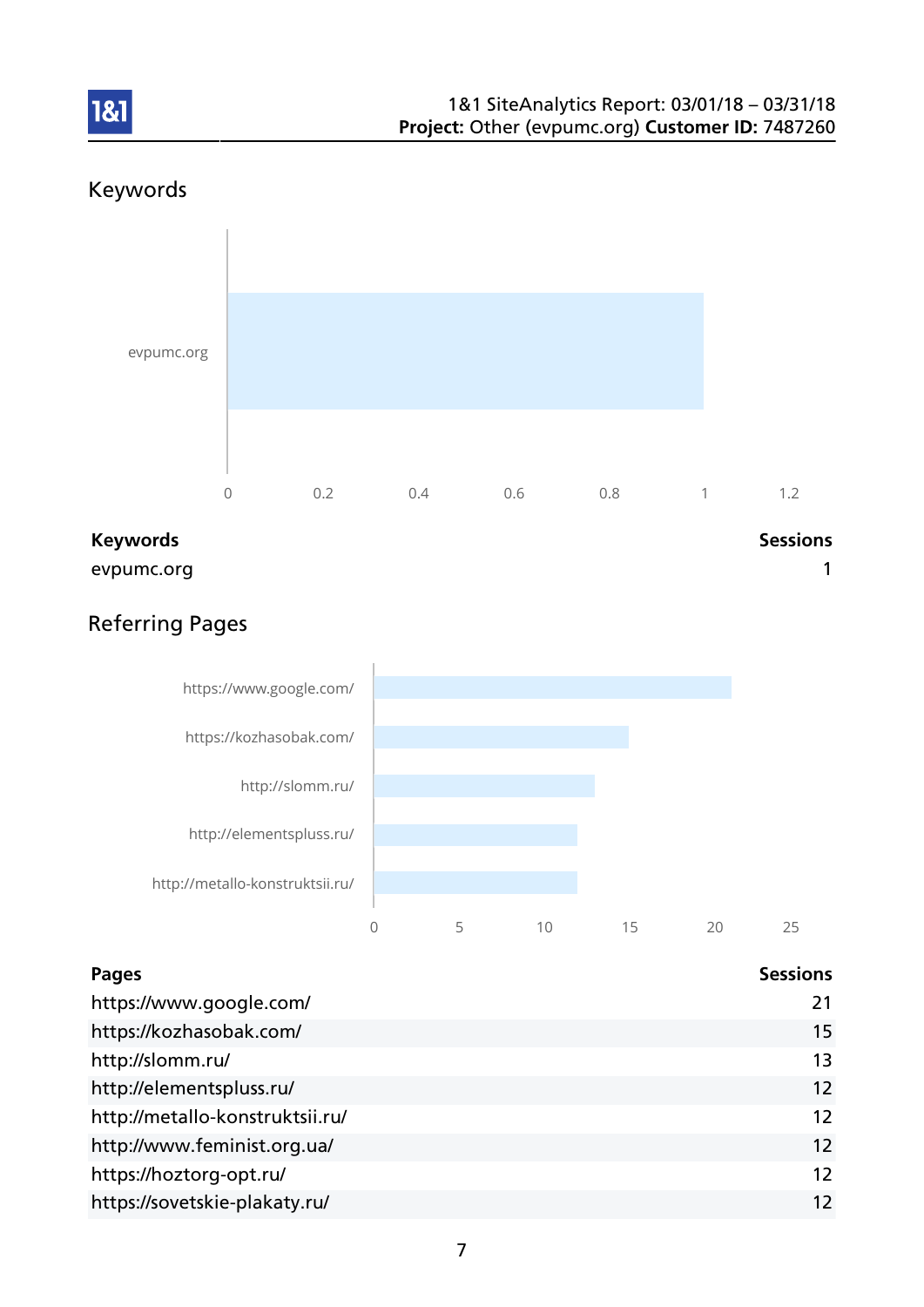| <b>Pages</b>                            | <b>Sessions</b> |
|-----------------------------------------|-----------------|
| https://professionalsolutions.eu/ru/    | 11              |
| http://antonovich-design.com.ua/        | 10              |
| http://03e.info/                        | 9               |
| https://4inn.ru/                        | 9               |
| https://beachtoday.ru/                  | 9               |
| https://kazka.ru/                       | 9               |
| https://laminat.com.ua/                 | 9               |
| https://pfrf-kabinet.ru/                | 9               |
| http://aktau.xkaz.org/                  | 8               |
| http://atyrau.xkaz.org/                 | 8               |
| http://transit.in.ua/                   | 8               |
| http://veselokloun.ru/                  | 8               |
| http://www.google.com/                  | 8               |
| https://zelena-mriya.com.ua/            | 8               |
| http://komp-pomosch.ru/                 | 7               |
| http://potolokelekor.ru/                | 7               |
| http://truebeauty.cc/                   | 7               |
| https://animenime.ru/                   | 7               |
| https://ek-invest.ru/                   | 7               |
| https://picturesmania.com/              | 7               |
| http://03p.info/                        | 6               |
| http://aibolita.com/                    | 6               |
| http://autoblog.org.ua/                 | 6               |
| http://game300.ru/                      | 6               |
| http://strady.org.ua/                   | 6               |
| http://suzuki-metropolis.kiev.ua/       | 6               |
| http://svetka.info/                     | 6               |
| http://www.club-lukojl.ru/              | 6               |
| https://avtorskoe-vino.ru/              | 6               |
| https://happysong.ru/                   | 6               |
| https://natprof.ru/                     | 6               |
| https://onlywood.ru/catalog/lumber.html | 6               |
| https://petrushka-restoran.ru/          | 6               |
| http://deart-13.ru/                     | 5               |
| http://gezlev.com.ua/                   | 5               |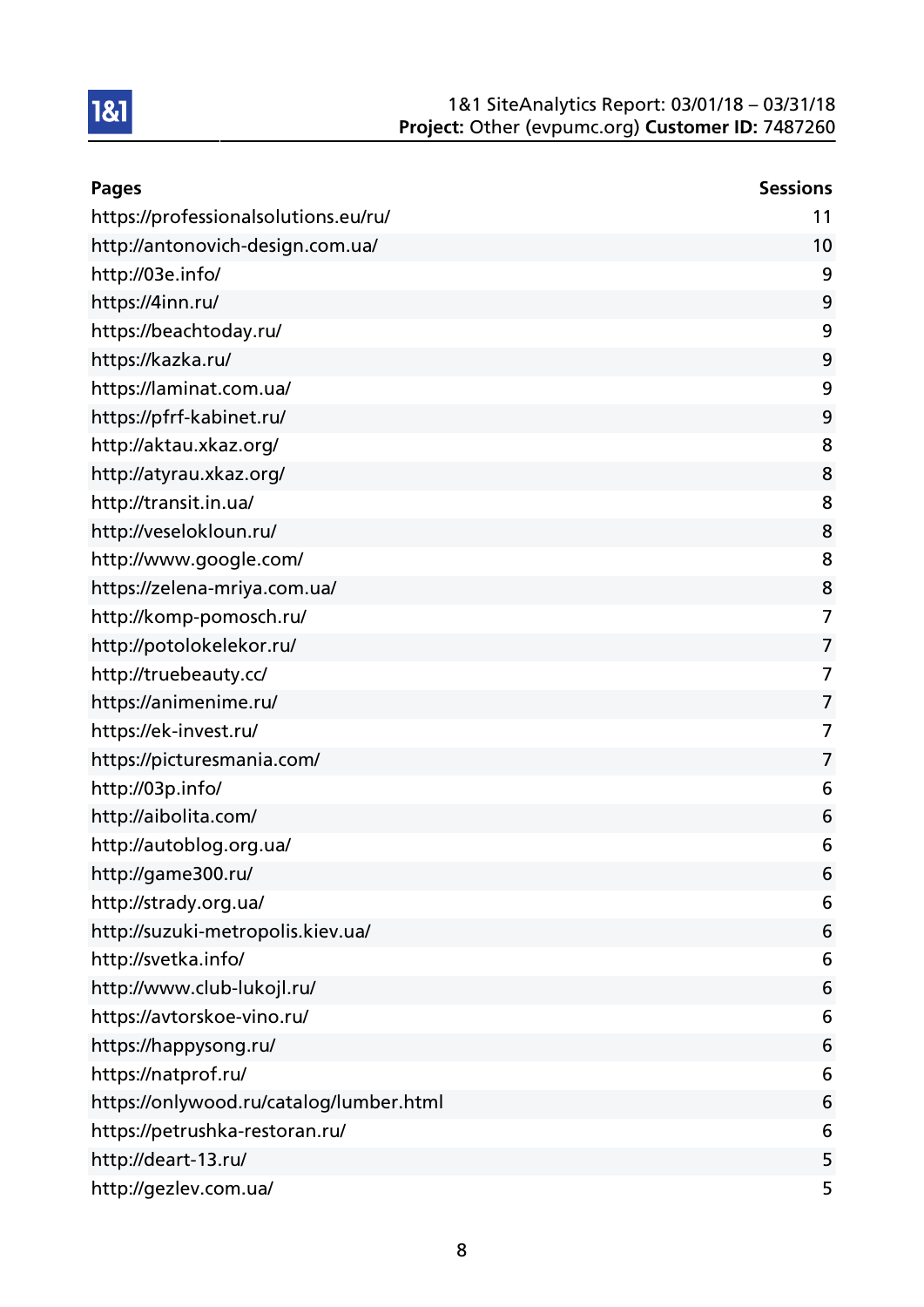| <b>Pages</b>                                                      | <b>Sessions</b> |
|-------------------------------------------------------------------|-----------------|
| http://headpharmacy.com/                                          | 5               |
| http://kipu.crimea.ua/                                            | 5               |
| http://makler.org.ua/                                             | 5               |
| http://spy-app.info/mobile-spy-app/                               | 5               |
| http://uralsk.xkaz.org/                                           | 5               |
| https://buypuppies.ca/                                            | 5               |
| https://dermatovenerologiya.com/                                  | 5               |
| https://pills24h.com/buy-doxycycline-online-without-prescription/ | 5               |
| https://popugaychiki.com/                                         | 5               |
| www.yahoo.com                                                     | 5               |
| http://texnika.com.ua/                                            | 4               |
| https://google.com/                                               | 4               |
| https://vsdelke.ru/                                               | 4               |
| http://12u.info/                                                  | 3               |
| http://all-news.kz/                                               | 3               |
| http://ankerch.crimea.ua/                                         | 3               |
| http://fartunabest.ru/                                            | 3               |
| http://gazel-72.ru/                                               | 3               |
| http://incitystroy.ru/                                            | 3               |
| http://komputers-best.ru/                                         | 3               |
| http://komukc.com.ua/                                             | 3               |
| http://lerporn.info/                                              | 3               |
| http://magnetic-bracelets.ru/                                     | 3               |
| http://msu.kharkov.ua/                                            | 3               |
| http://polyana-skazok.org.ua/                                     | 3               |
| http://pospektr.ru/                                               | 3               |
| http://rangjued.com/                                              | 3               |
| http://rieltor.crimea.ua/                                         | 3               |
| http://rql.kiev.ua/                                               | 3               |
| http://sildenafil-tadalafil.info/                                 | 3               |
| http://skinali.photo-clip.ru/                                     | 3               |
| http://www.columb.net.ua/                                         | 3               |
| http://www.yur-p.ru/                                              | 3               |
| https://eduinfosite.com/                                          | 3               |
| https://filesclub.net/                                            | 3               |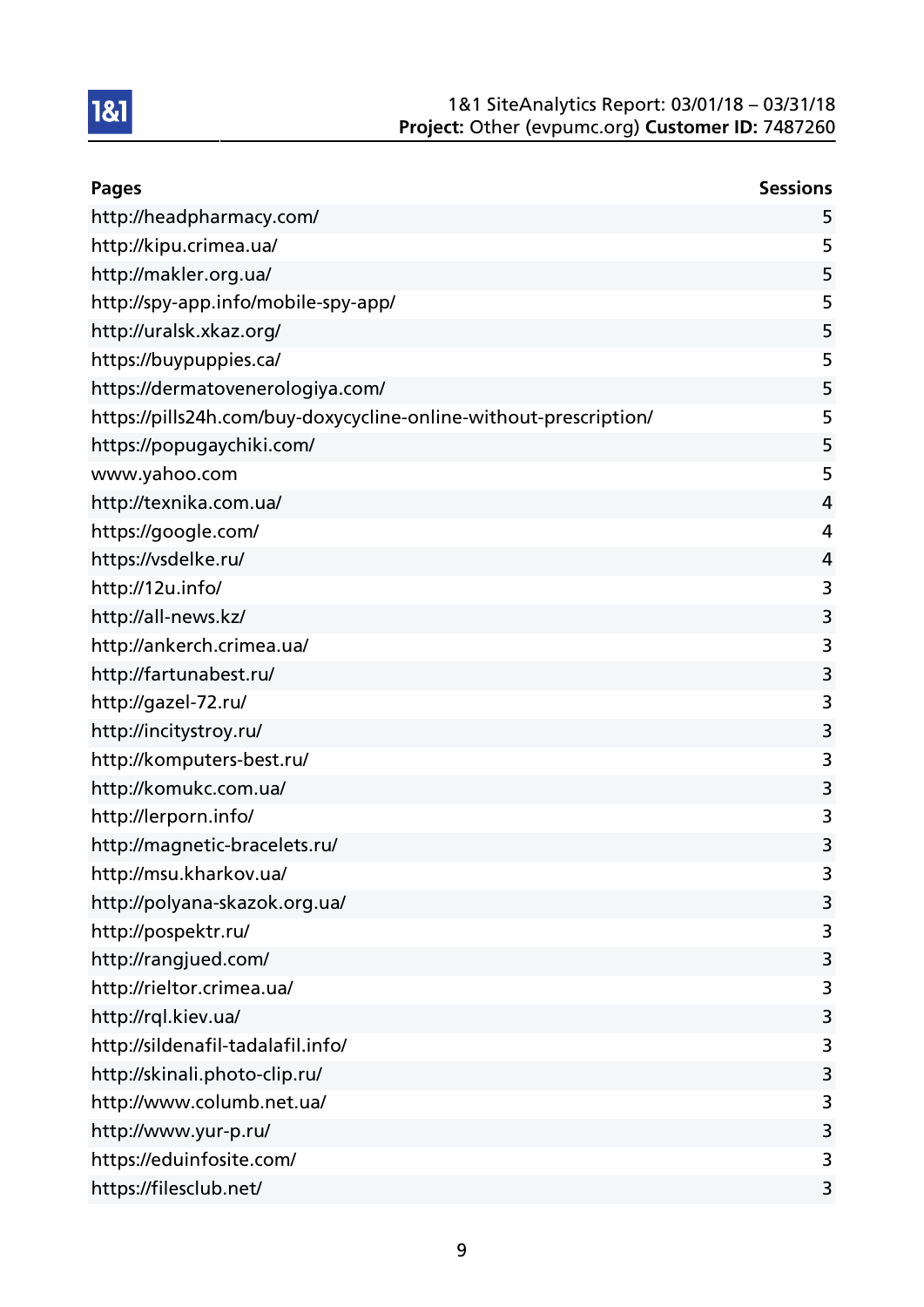

| <b>Pages</b>                                                  | <b>Sessions</b> |
|---------------------------------------------------------------|-----------------|
| https://kerch.site/                                           | 3               |
| https://mamasuper.prom.ua/                                    | 3               |
| https://mikozstop.com/                                        | 3               |
| https://mtsguru.ru/                                           | 3               |
| https://pills24h.com/buy-levitra-online-without-prescription/ | 3               |
| https://td-l-market.ru/                                       | 3               |
| https://www.sundrugstore.com/                                 | 3               |
| http://pk-services.ru/                                        | $\overline{2}$  |
| http://spb-scenar.ru/                                         | $\overline{2}$  |
| http://whoiswho.crimea.ua/                                    | $\overline{2}$  |
| http://www.google.com/url                                     | $\overline{2}$  |
| http://www.inet-shop.su/                                      | $\overline{2}$  |
| http://xn----7sbabn5abjehfwi8bj.xn--p1ai/                     | $\overline{2}$  |
| http://zahvat.ru/                                             | 2               |
| https://bonkers.name/                                         | $\overline{2}$  |
| https://buynorxx.com/                                         | $\overline{2}$  |
| https://docsarchive.net/                                      | 2               |
| https://documentbase.net/                                     | $\overline{2}$  |
| https://documentsite.net/                                     | $\overline{2}$  |
| https://kozhakoshek.com/                                      | 2               |
| https://krasnodar-avtolombard.ru/                             | $\overline{2}$  |
| https://nakozhe.com/                                          | $\overline{2}$  |
| https://office2web.com/                                       | $\overline{2}$  |
| https://online-intim.com/                                     | $\overline{2}$  |
| https://vzube.com/                                            | 2               |
| https://www.bing.com/                                         | $\overline{2}$  |
| https://www.google.ca/                                        | $\overline{2}$  |
| https://www.google.com.ph/                                    | $\overline{2}$  |
| www.bing.com                                                  | 2               |
| android-app://com.google.android.googlequicksearchbox         | 1               |
| http://google.com                                             | 1               |
| http://searchguide.windstream.net/index.php                   | 1               |
| http://www.bing.com                                           | 1               |
| http://www.google.com/search                                  | 1               |
| http://www.susumc.org/index.php/lewisburg                     | 1               |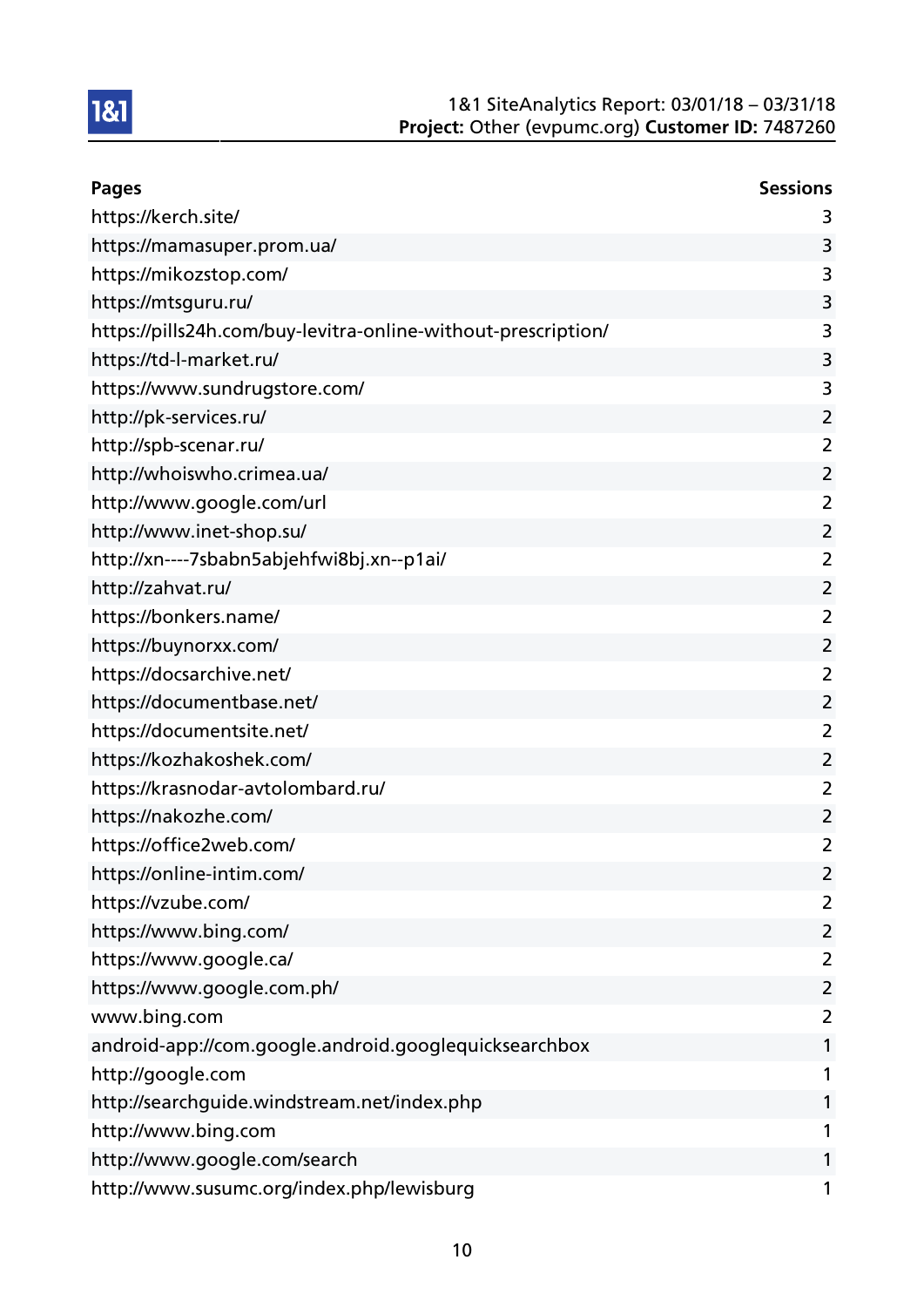

| <b>Pages</b>                  | <b>Sessions</b> |
|-------------------------------|-----------------|
| http://yandex.ru/clck/jsredir |                 |
| https://allergick.com/        |                 |
| https://www.google.com.co/    |                 |
| www.google.com                |                 |

# Browsers & Systems

Browsers



| <b>Browsers</b>               | <b>Sessions</b> | Percentage |
|-------------------------------|-----------------|------------|
| IE                            | 145             | 29.41%     |
| Chrome                        | 86              | 17.44%     |
| Firefox                       | 56              | 11.36%     |
| Opera                         | 35              | 7.10%      |
| <b>Chrome Mobile</b>          | 19              | 3.85%      |
| Safari mobile                 | 18              | 3.65%      |
| <b>AOL Explorer</b>           | 9               | 1.83%      |
| <b>Chrome Headless</b>        | 8               | 1.62%      |
| Android browser               | 6               | 1.22%      |
| <b>KKman</b>                  | 6               | 1.22%      |
| Microsoft Edge                | 5               | 1.01%      |
| Maxthon                       | 4               | 0.81%      |
| <b>Mobile Samsung Browser</b> | 4               | 0.81%      |
| Powermarks                    | $\overline{4}$  | 0.81%      |
| <b>Netscape Navigator</b>     | 3               | 0.61%      |
| Python-requests               | 3               | 0.61%      |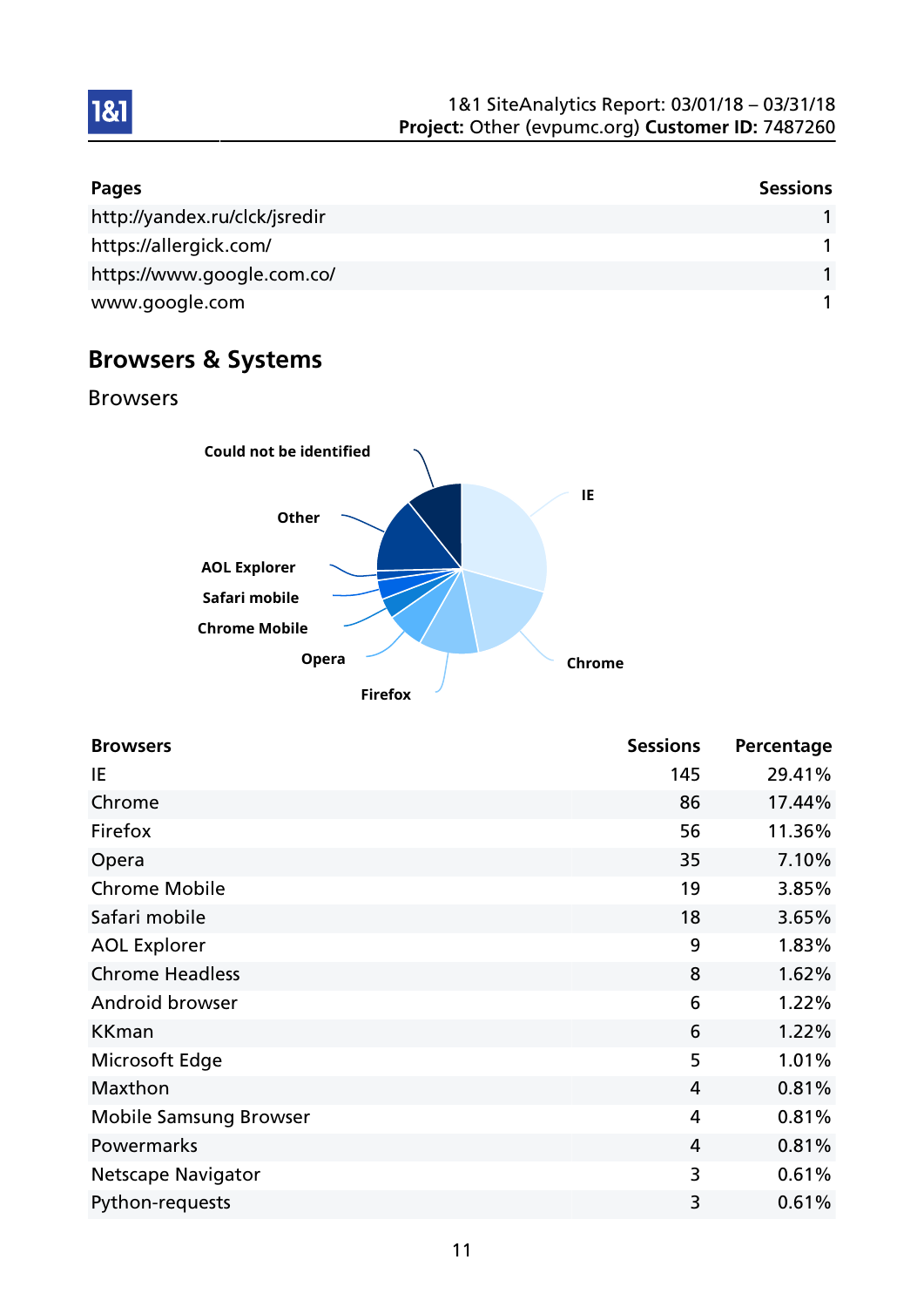| <b>Browsers</b>         | <b>Sessions</b> | Percentage |
|-------------------------|-----------------|------------|
| Yandex.Browser          | 3               | 0.61%      |
| Deepnet Explorer        | $\overline{2}$  | 0.41%      |
| Go http package         | $\overline{2}$  | 0.41%      |
| Guzzle                  | $\overline{2}$  | 0.41%      |
| HotJava                 | $\overline{2}$  | 0.41%      |
| Off By One              | 2               | 0.41%      |
| Python-urllib           | $\overline{2}$  | 0.41%      |
| Apache-HttpClient       | 1               | 0.20%      |
| <b>BrowseX</b>          | 1               | 0.20%      |
| <b>Crazy Browser</b>    | 1               | 0.20%      |
| Firefox mobile          | 1               | 0.20%      |
| Indy Library            | 1               | 0.20%      |
| Java                    | 1               | 0.20%      |
| Lynx                    | 1               | 0.20%      |
| PhantomJS               | 1               | 0.20%      |
| Safari                  | 1               | 0.20%      |
| Second Life viewer      | 1               | 0.20%      |
| <b>UC Browser</b>       | 1               | 0.20%      |
| Xenu                    | 1               | 0.20%      |
| <b>CURL</b>             | 1               | 0.20%      |
| libwww-perl             | 1               | 0.20%      |
| Could not be identified | 53              | 10.75%     |
| <b>Total</b>            | 493             | 100.00%    |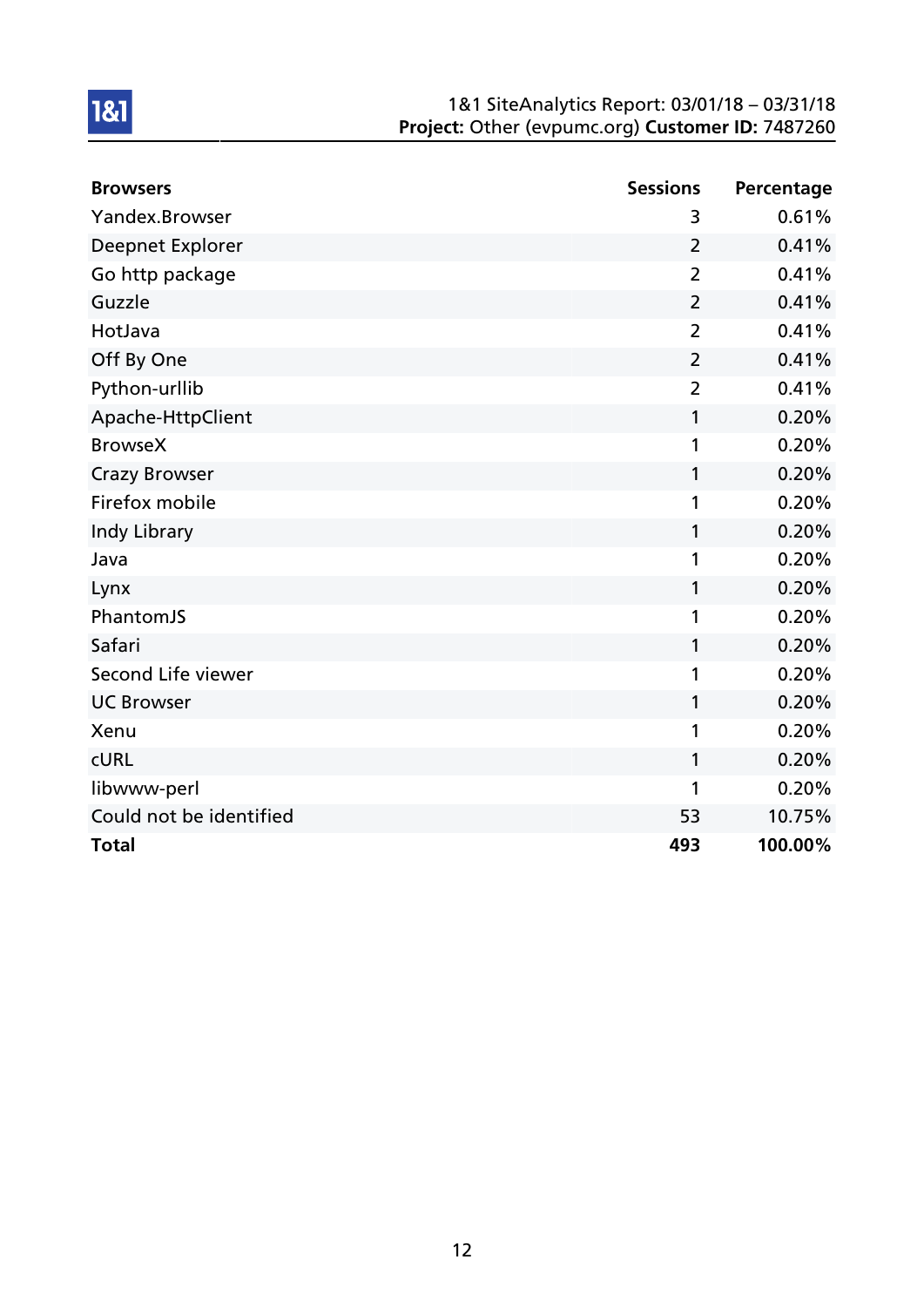

# Operating Systems



| <b>Operating Systems</b> | <b>Sessions</b> | Percentage |
|--------------------------|-----------------|------------|
| Windows                  | 341             | 69.17%     |
| Android                  | 26              | 5.27%      |
| iOS                      | 22              | 4.46%      |
| Linux                    | 14              | 2.84%      |
| OS X                     | 14              | 2.84%      |
| macOS                    | 13              | 2.64%      |
| <b>JVM</b>               | $\overline{2}$  | 0.41%      |
| Could not be identified  | 61              | 12.37%     |
| <b>Total</b>             | 493             | 100.00%    |

# Visitor Locations

| Countries            |                 |            |
|----------------------|-----------------|------------|
| <b>Countries</b>     | <b>Sessions</b> | Percentage |
| Ukraine              | 183             | 37.12%     |
| <b>United States</b> | 172             | 34.89%     |
| Russia               | 52              | 10.55%     |
| Romania              | 12              | 2.43%      |
| Canada               | 7               | 1.42%      |
| India                | $\overline{7}$  | 1.42%      |
| France               | 6               | 1.22%      |
| Ireland              | 6               | 1.22%      |
| Germany              | 5               | 1.01%      |
| China                | 4               | 0.81%      |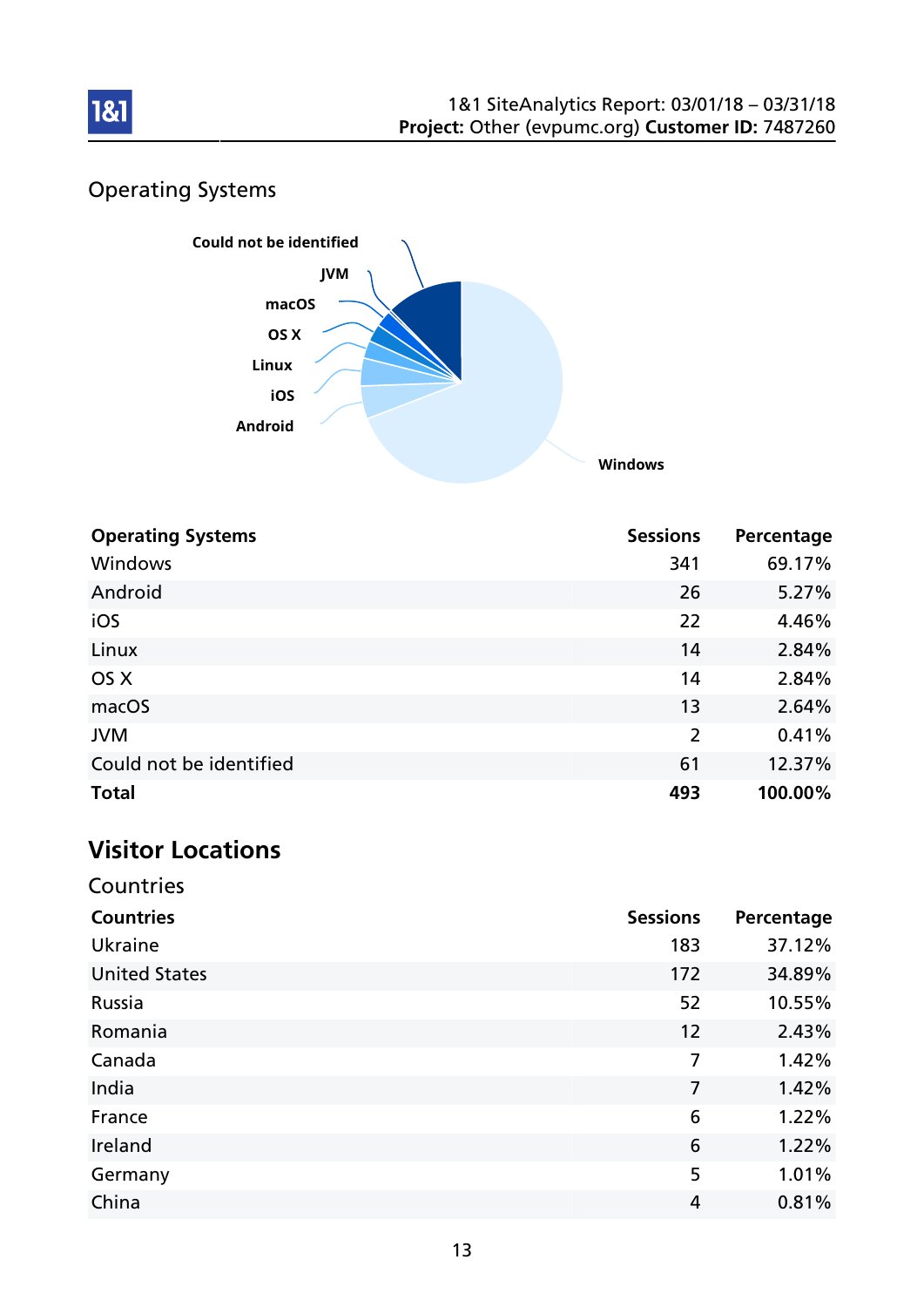| <b>Countries</b>        | <b>Sessions</b> | Percentage |
|-------------------------|-----------------|------------|
| Australia               | 3               | 0.61%      |
| <b>Netherlands</b>      | 3               | 0.61%      |
| Philippines             | 3               | 0.61%      |
| <b>Brazil</b>           | $\overline{2}$  | 0.41%      |
| Algeria                 | $\overline{2}$  | 0.41%      |
| Spain                   | $\overline{2}$  | 0.41%      |
| Israel                  | $\overline{2}$  | 0.41%      |
| Lithuania               | $\overline{2}$  | 0.41%      |
| Sweden                  | $\overline{2}$  | 0.41%      |
| Singapore               | $\overline{2}$  | 0.41%      |
| Colombia                | 1               | 0.20%      |
| <b>United Kingdom</b>   | 1               | 0.20%      |
| <b>Hong Kong</b>        | 1               | 0.20%      |
| Italy                   | $\mathbf{1}$    | 0.20%      |
| South Korea             | 1               | 0.20%      |
| Moldova                 | 1               | 0.20%      |
| <b>Nepal</b>            | 1               | 0.20%      |
| Poland                  | 1               | 0.20%      |
| Portugal                | 1               | 0.20%      |
| Serbia                  | 1               | 0.20%      |
| Saudi Arabia            | 1               | 0.20%      |
| Thailand                | 1               | 0.20%      |
| Turkey                  | 1               | 0.20%      |
| Zimbabwe                | 1               | 0.20%      |
| Could not be identified | $\overline{2}$  | 0.41%      |
| <b>Total</b>            | 493             | 100.00%    |

## **Continents**

| <b>Continents</b>    | <b>Sessions</b> | Percentage |
|----------------------|-----------------|------------|
| Europe               | 279             | 56.59%     |
| <b>North America</b> | 179             | 36.31%     |
| Asia                 | 24              | 4.87%      |
| Africa               | 3               | 0.61%      |
| Oceania              | 3               | 0.61%      |
| South America        | 3               | 0.61%      |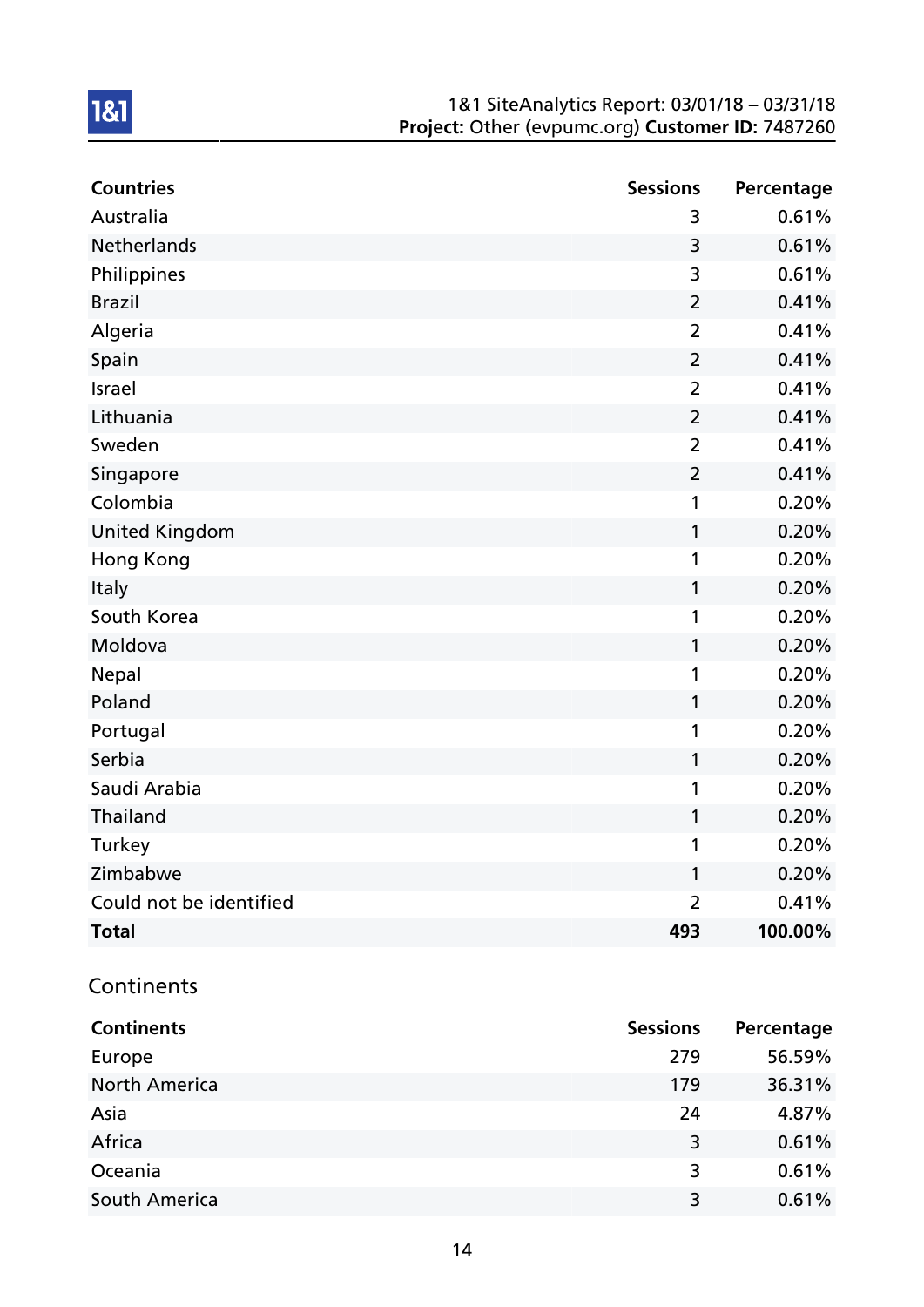

| <b>Continents</b>       | Sessions | Percentage |
|-------------------------|----------|------------|
| Could not be identified |          | $0.41\%$   |
| <b>Total</b>            | 493      | 100.00%    |

## Information about the evaluations

### Visitors

1&1

This evaluation shows how many visitors accessed your website. Visitors are uniquely identified on the basis of the IP address and the browser ID. If a visitor goes to your website more than once a day, only one visitor is counted.

### Sessions

This evaluation shows the number of sessions. A session starts when a visitor accesses your website and ends when he or she leaves it. A session ends automatically after 30 minutes without activity. If a visitor goes to your website more than once a day, multiple sessions are counted.

### Search Engine Robots

This evaluation shows which search engine robots have accessed the pages of your website. Search engine robots automatically search the content of websites in order to keep search engine entries up to date.

### Most Frequently Visited Pages

This evaluation shows which pages of your website were visited most often.

### Keywords

This evaluations shows the keywords with which your website was most commonly found in search engines.

### Referring Pages

This evaluation shows the websites from which visitors were transferred to your website.

### Browsers

This evaluation shows which browsers visitors used to access your website. This way, you know which browsers to optimize your website for, for example.